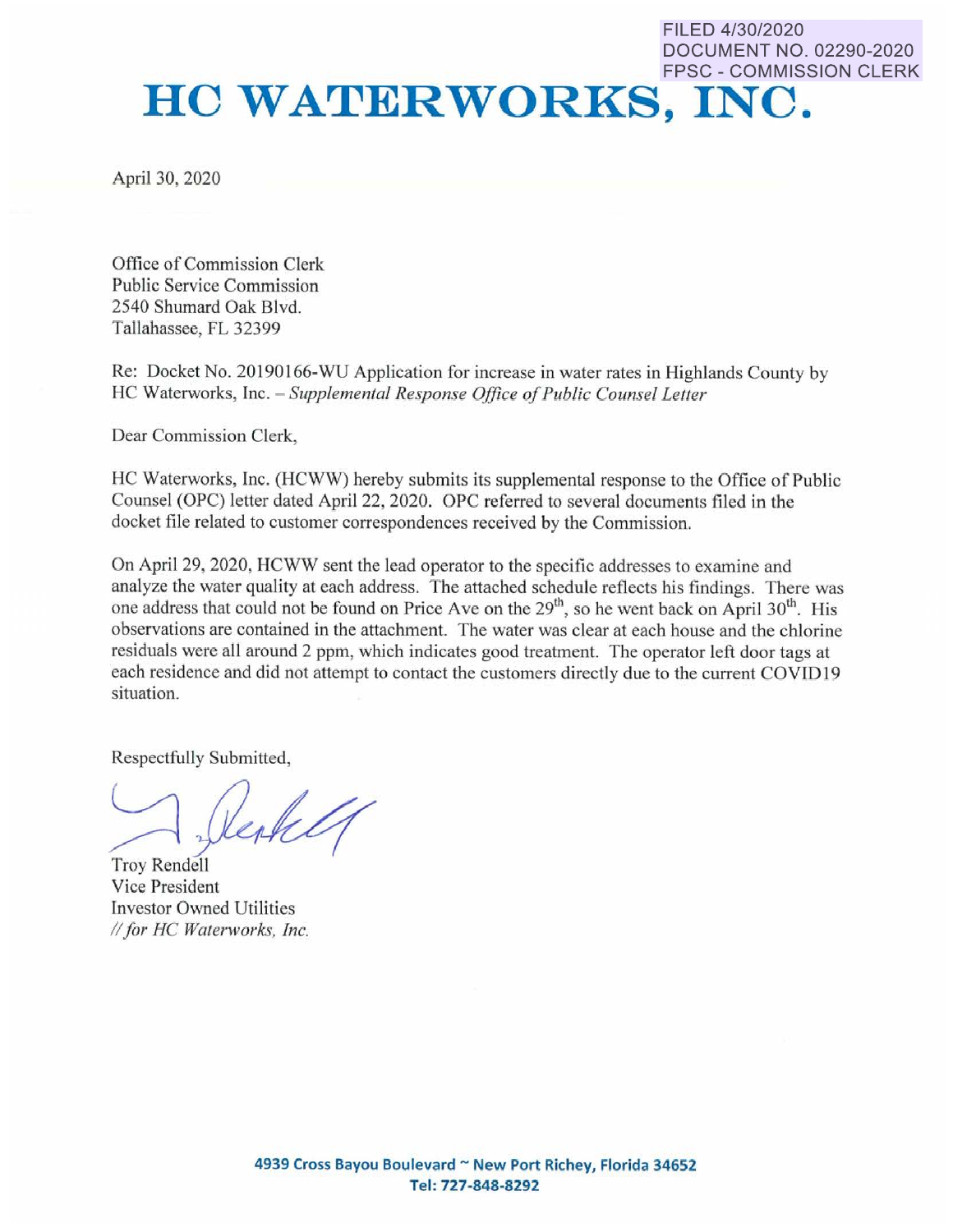| <b>Address</b>         | Date    | Time        | Color    |
|------------------------|---------|-------------|----------|
| 5416 Prince Avenue     | 4/29/20 | $1:30$ $PM$ | N/R      |
| Notes: Did Not Find    | address |             |          |
| 1332 Josephine Ct      | 4/29/20 | 10:30cm     | clear    |
| Notes:                 |         |             |          |
| 1248 Josephine Ct      | 4/29/20 | 11:00am     | $C$ lear |
| Notes:                 |         |             |          |
| 1818 Sentinel Point Rd | 4129/20 | $11:30$ am  | clear    |
| Notes:                 |         |             |          |
| 1906 Sentinel Point Rd | 4129120 | $11:45$ am  | Clear    |
| Notes:                 |         |             |          |
| 527 Arcola Drive       | 4/29/20 | 10.009m     | clear    |
| Notes:                 |         |             |          |
| 534 Arcola Drive       | 4/29/20 | $9:30$ am   | clear    |

 $\sim 100$ 

.

| Odor  | Cl2 Residual       |
|-------|--------------------|
| N/A   | N/R                |
| None  | $2.2$ PPm          |
| None  | $2.17$ $99m$       |
| None  | $2.19$ pm          |
| N00e  | $2.3$ $PRm$        |
| None  | $1.97$ $PPM$<br>54 |
| $N_0$ | $2.2$ $PPM$        |